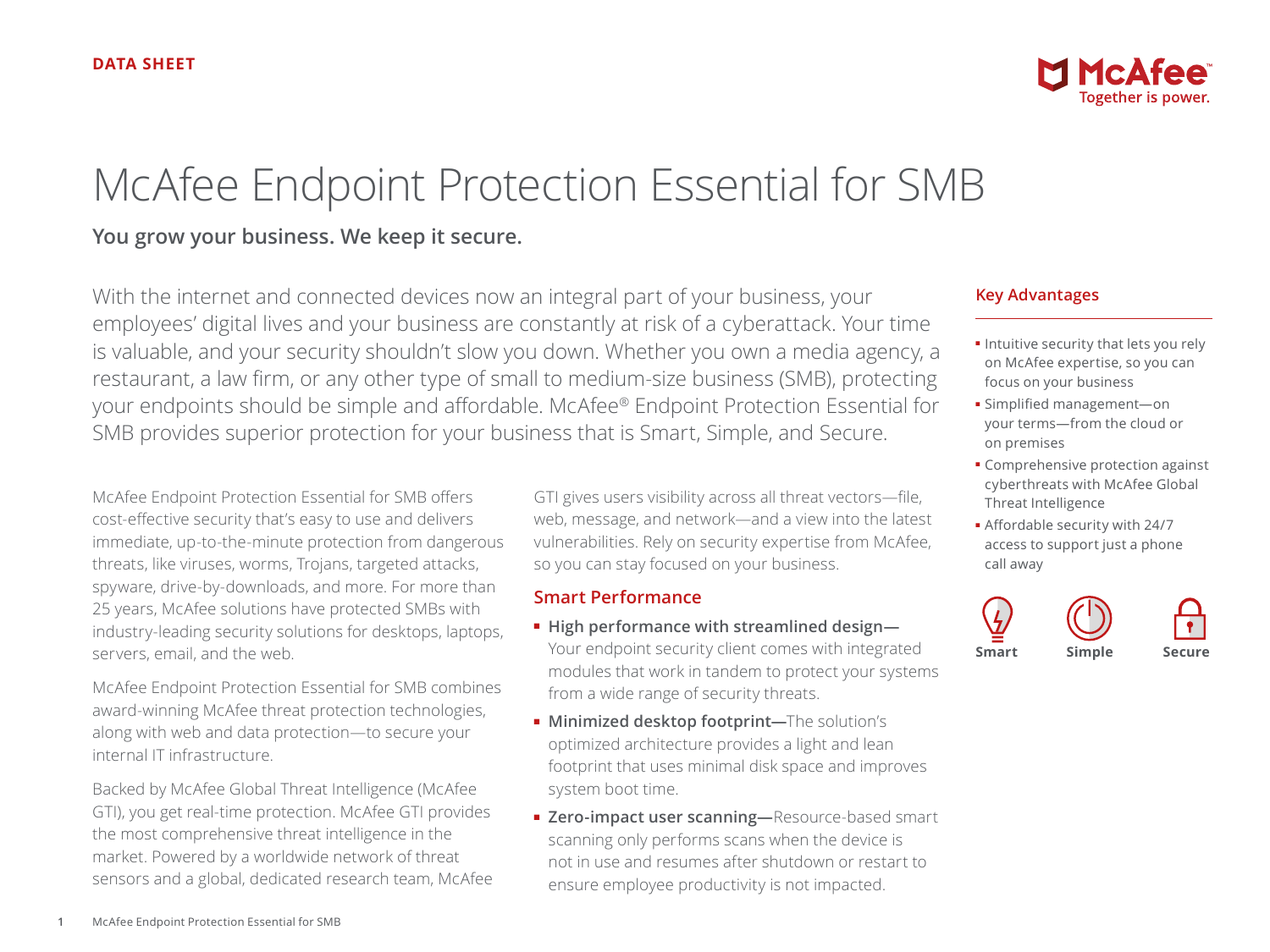### **Simple Solution**

- **Enjoy flexible security on your terms—**Manage your business security the way you want by deploying in the cloud or on premises using your own server. And, with the solution's single management console, you gain strong control over your business security by defining policies, generating compliance reports, and adding or removing devices.
- **Simple installation saves time and setup costs—** Spend less time managing security and more time on your core business activities with a simple installation that lets you get up and running in four clicks and less than 20 minutes.

## **Powerful Protection**

■ **Always-on, real-time malware protection—**McAfee GTI gives you the most comprehensive, real-time protection against cyberthreats.

#### **McAfee Endpoint Protection Essential for SMB Features**

| <b>Threat Protection</b>                          | Protects desktops, laptops, and servers from viruses and malware            |
|---------------------------------------------------|-----------------------------------------------------------------------------|
|                                                   | Protects Windows and Macintosh                                              |
|                                                   | Restricts access to folders in the event of an attack, limiting damage      |
|                                                   | Prevents exploits                                                           |
|                                                   | Ensures only legitimate traffic is allowed through the desktop firewall     |
| <b>Web Security</b>                               | Reduces web-related threats with strong control and guided web usage        |
| <b>Data Protection</b>                            | Prevents data loss by restricting unauthorized access of removable devices* |
| <b>Security Management</b>                        | Deployed and managed using your own server                                  |
|                                                   | Deployed and managed using the cloud                                        |
|                                                   | Powered by McAfee Global Threat Intelligence                                |
| * Available in on-premises version of the product |                                                                             |

**Table 1.** Features and Deployment Options

## **McAfee Endpoint Protection Essential for SMB includes:**

- McAfee ePolicy Orchestrator® (McAfee ePO™)
- McAfee ePO Cloud
- McAfee Endpoint Security 10 for Windows and Macintosh
- McAfee Device Control

#### **System Requirements**

- **Client computers:** Windows and Macintosh
- **Servers:** Windows and Macintosh

For details, please visit the product page on **[www.mcafee.](www.mcafee.com/endpoint-smb-en) [com/endpoint-smb-en](www.mcafee.com/endpoint-smb-en)**.

#### **Free 30-Day Trial**

Experience the value of McAfee cloud-based security solutions with a free 30-day trial. Visit **[www.mcafee.com/endpoint](www.mcafee.com/endpoint-smb-en)[smb-en](www.mcafee.com/endpoint-smb-en)**.

#### **Learn More**

Call us at 888.847.8766, 24 hours a day, seven days a week.

#### **McAfee Solution Services Partners:**

McAfee partners offer professional services that range from installation to management. Contact McAfee today to learn how **[McAfee](http://www.mcafee.com/us/partners)  [Partner Portal](http://www.mcafee.com/us/partners)** can help you.